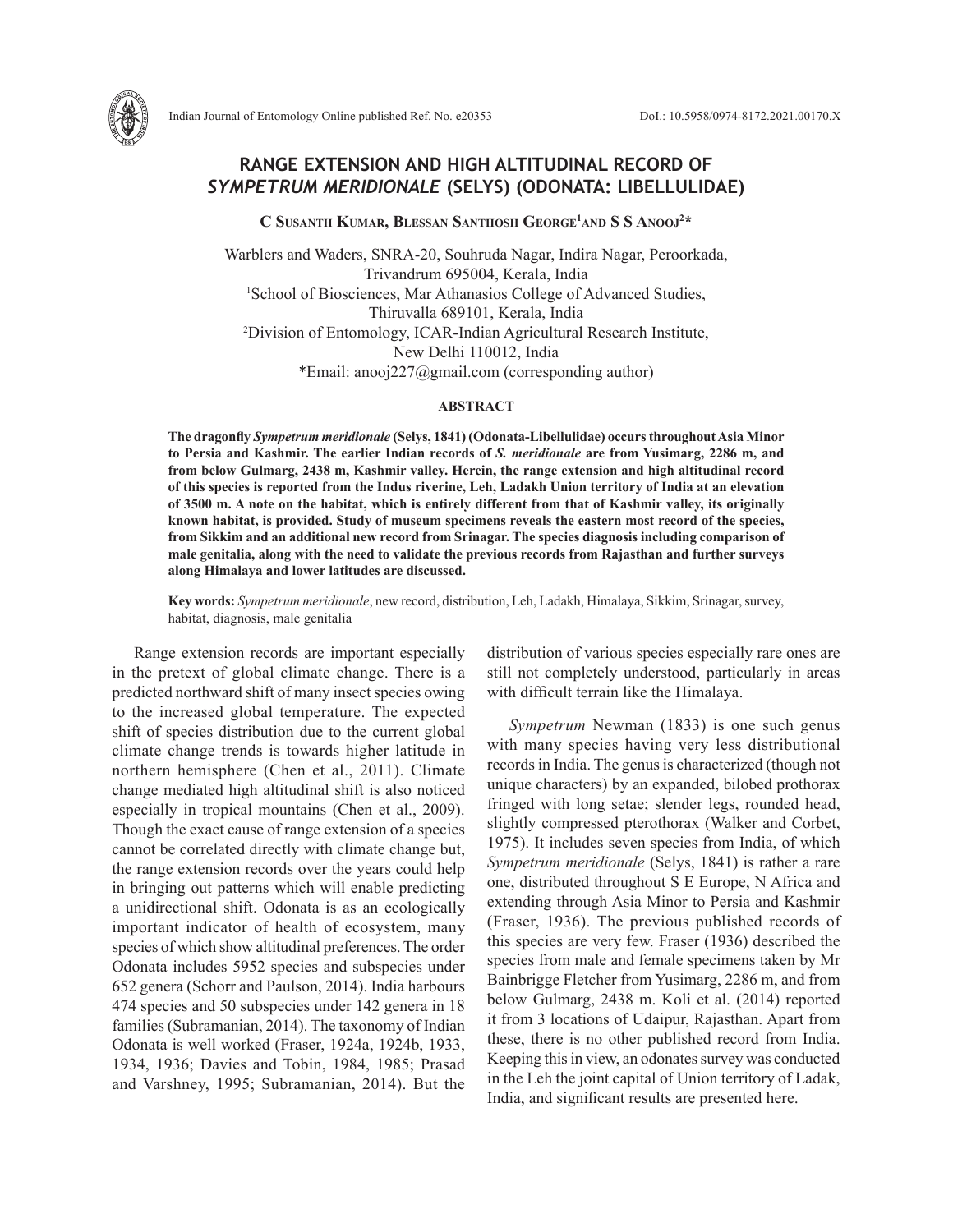The survey was done by the first and the second author from  $23<sup>rd</sup>$  to  $27<sup>th</sup>$  July 2018 at various locations of Leh  $(34.16^{\circ}N, 77.58^{\circ}E)$  the joint capital of Union territory of Ladakh, India. Field photographs were captured using Canon 6D Mark II DSLR camera with Canon EF 100-400 mm f/4.5-5.6 IS ii USM lens. The species identity was determined by comparing the detailed photographs with descriptions furnished by Fraser (1936) and comparison with photographs of examples available at the database gallery of Natural History Museum, London and with museum specimens deposited at National Pusa Collection (NPC) at Division of Entomology, ICAR-Indian Agricultural Research Institute, New Delhi. Additional distributional records were obtained by studying the label data of the museum specimens deposited at the NPC. The identity of the museum specimens were reconfirmed following the original description by Fraser (1936) and comparison with photographs of examples available at the database gallery of Natural History Museum, London. The photographs of museum specimens were captured by lighting up the specimens with white LED light and capturing using Canon 600D DSLR camera fitted with Canon EF 100 mm f/2.8L IS USM lens. Photographs of the male genitalia were captured using Leica DFC 425 digital camera mounted on a Leica M205FA stereozoom microscope and processed with Automontage© software. The lay out of the images were prepared using Adobe photoshop CS software.

## **RESULTS AND DISCUSSION**

## *Sympetrum meridionale* **(Selys, 1841)**

**Diagnosis:** *S meridionale* is rather a yellow to brilliant red species (the colour changes as per the age). The labrum, face, anterior surface of frons colour varies from chrome yellow to red (Fig.1  $b_3$ ,  $c_2$ ,  $c_4$ ). The upper side of frons with a narrow basal black line. The middle lobe of prothorax with a black spot. Thorax with a narrow brownish antehumeral stripe. Area after the stripe olivaceous. The narrow black humeral sutures are interrupted at places and the posterior lateral suture are black (Fig.1  $a_1$ ,  $b_1$ ,  $c_1$ ). The abdominal colour variable with a pair of subapical spots on each segments (Fig.1  $a_1$ ). Base of segment 1 and 2 dark. The female specimens are paler with antehumeral stripe pale greenish white (Fig.1  $a_2$ ) and distinct and ventral borders of abdomen distinctly black and segment 8 and 9 with small basal black spot (Fig.1

 $a_2$ ,  $a_3$ ,  $c_6$ ). Out of the seven described species under the genus from the Indian region, *S. meridionale* is closely related to *Sympetrum decoloratum* (Selys) but can be differentiated by it is slightly larger size, yellow upper surface of the legs, black flexor surface, diffuse greenish antehumeral stripe and dorsal markings on thorax. Another species commonly encountered in the lower Himalayas and North Eastern region *Sympetrum comixtum* (Selys), which can be easily differentiated from *S. meridionale* by the overall ferruginous thorax and reddish abdomen with black ventral borders and black humeral and posteriolateral sutures. The latter feature along with the sub dorsal black stripes help to distinguish the female of the species from *S. meridionale.* The male genitalias of *S. meridionale*, *S. decoloratum* and *S*. *commixtum* show prominent structural differences (Fig.1  $d_1$ ,  $d_2$ ,  $d_3$ ).

**Distribution and habitat:** The survey resulted in the first high altitudinal record of *S. meridionale* from Indus riverine, Leh, Ladak Union territory of India at an elevation of 3505 masl. A total of 5 individuals (one red coloured male and four yellowish orange coloured females) were observed on the partially flooded bank of the river Indus near Palam Bridge at Agling, Spituk village, Leh district, perching on bare thorny branches or twigs of Sea buckthorn (*Hippophae* sp.). The species was early found in Yusimarg and Gulmarg of Kashmir below 2438 masl (Fraser, 1936). The range extension and high altitudinal record of *S. meridionale* in Leh is noteworthy given its habit of preferring the Kashmir valley habitat below 2438 masl.

Study of museum specimens deposited at NPC revealed two additional new distributional records *viz*. Srinagar and Shillong. A total of six specimen (2 female, 4 male) of *S. meridionale* were studied out of which one specimen (male) was from Shillong (Meghalaya) (Fig.1  $b_1$ - $b_3$ ), two specimens (1 female and 1 males) were from Srinagar (Kashmir) (Fig.  $1$  c<sub>1</sub>-c<sub>6</sub>), two (males) from Gulmarg (Kashmir) and remaining one (female) was from Yusimarg (Kashmir). The species have been distributed Throughout S Europe, N Africa, and extending through Asia Minor to Persia and Kashmir. Previous Indian records of the species with in the above mentioned distributional range was from Yusinagar and Gulmarg below 2438 m. (Fraser, 1936). The present record of the species from Spituk village, Leh district (3505 m) is the first high altitudinal record of the species from India and the distributional record from the Shillong (Meghalaya) is the Eastern most record of the species in India.The previous published record of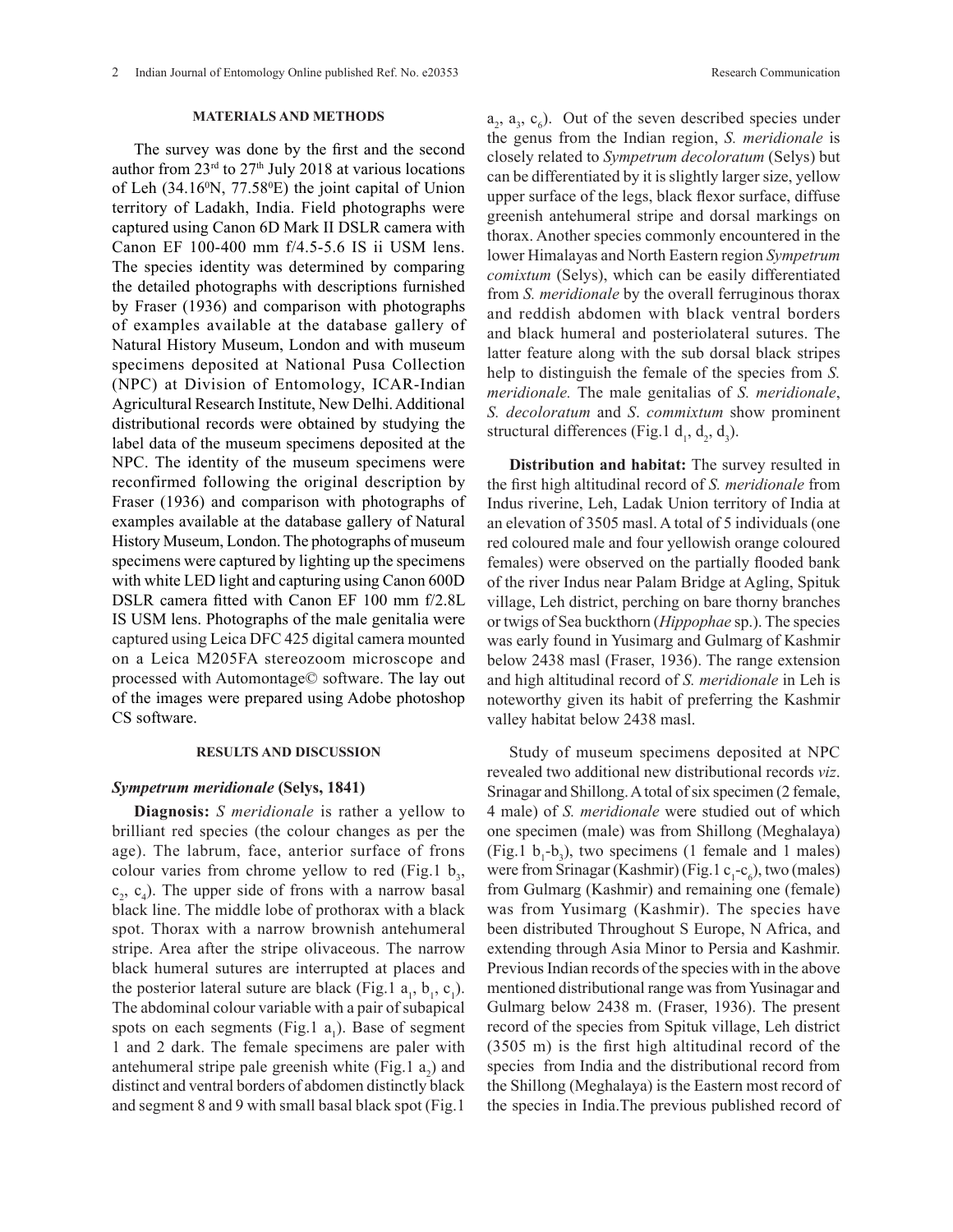Range extension and high altitudinal record of *Sympetrum meridionale* (Selys) (Odonata: libellulidae) 3 C Susanth Kumar et al.



Fig. 1. a<sub>1</sub>-a<sub>3</sub>: *S. meridionale*: male (lateral), female (lateral), female (dorsal), b<sub>1</sub>-b<sub>3</sub>: *S. meridionale* museium specimen from Shillong: male (lateral), label, male (frontal); c<sub>1</sub>-c<sub>6</sub>: *S. meridionale* museium specimen from Srinagar: male (lateral), male (frontal), label, female (frontal), label, female (lateral); d<sub>1</sub>-d<sub>3</sub>: male genitalia: *S. meridionale*, *S. decoloratum*, *S. commixtum*.

the species from Badi lake (479 m), Udai Sagar lake (543 m), Menar lake (474 m) of Rajasthan (Koli, 2014) needs to be validated as it is out of the distributional range mentioned in Fraser (1936) and also are from lower latitudes.

The habitat of the Indus riverine from which the

high altitudinal distribution record is reported possessed vegetation with impenetrable thickets of sea buckthorn which was a highly preferred perch for *S. meridionale* and the thorns probably aids protection for the perching dragonflies from avian predators. The valley of Leh in Ladakh is a high-elevation Trans-Himalayan desert in the rain shadow of the Himalayas, with sparse